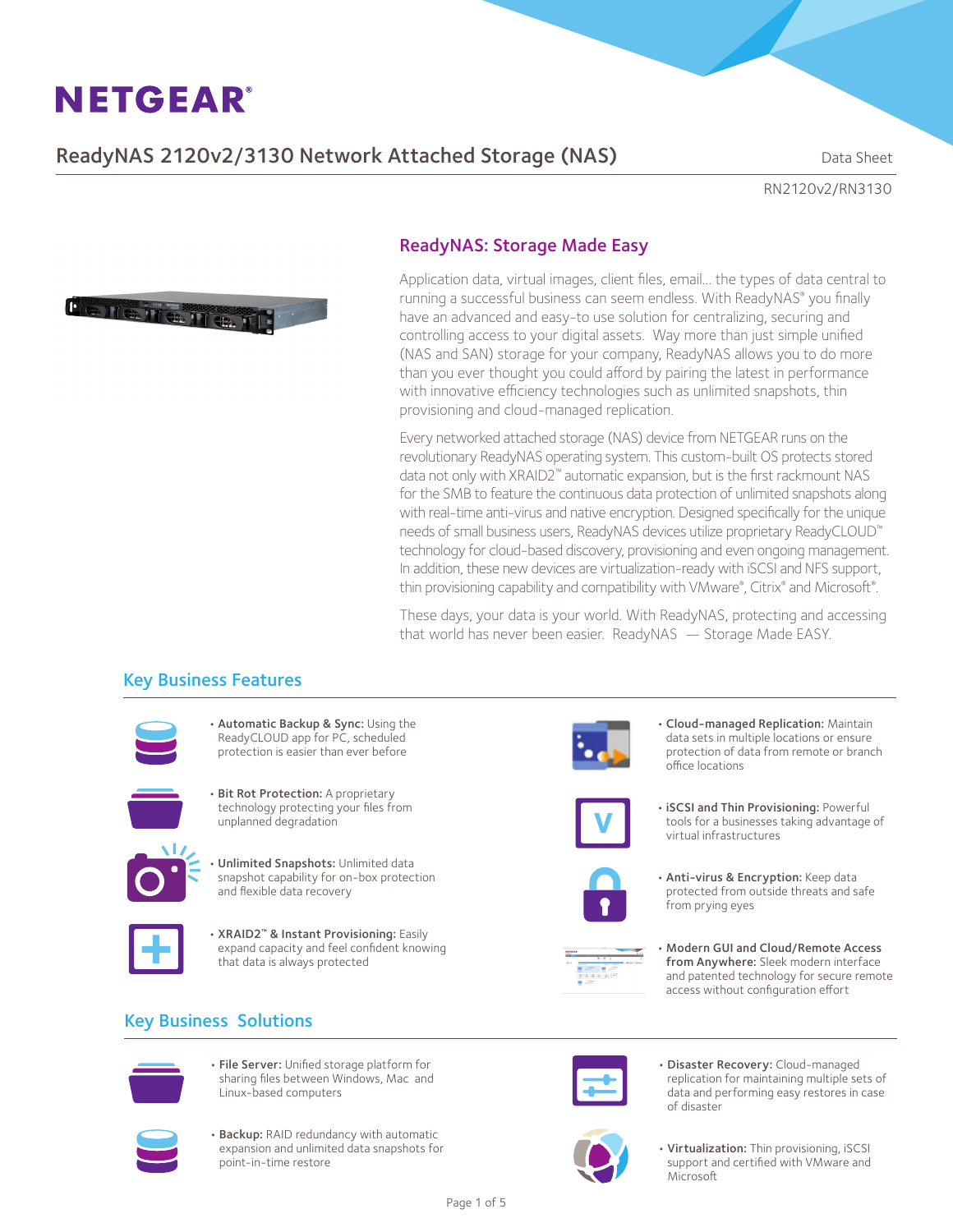# ReadyNAS 2120v2/3130 Network Attached Storage (NAS) Data Sheet

RN2120v2/RN3130

## ReadyNAS Desktop Model Comparison - Rackmount





| <b>Hardware</b>                                                                | ReadyNAS 2120v2                                 | ReadyNAS 3130                                              |
|--------------------------------------------------------------------------------|-------------------------------------------------|------------------------------------------------------------|
| <b>CPU</b>                                                                     | Marvell <sup>®</sup> Armada XP Dual Core 1.6GHz | Intel® Atom C2338 Dual Core 1.7GHz with 2GHz<br>turbo mode |
| Memory                                                                         | 2GB                                             | 2GB ECC UDIMM                                              |
| <b>Drive Bays</b>                                                              | $\overline{4}$                                  | $\overline{4}$                                             |
| <b>Drive Types Supported</b>                                                   | SATA/SDD 2.5" or 3.5"                           | SATA/SSD 2.5" or 3.5"                                      |
| <b>Hot Swappable Drives</b>                                                    | Yes                                             | Yes.                                                       |
| Max Raw Internal Capacity (Based on 6TB<br>drives):                            | 24TB                                            | 24TB                                                       |
| eSATA Ports                                                                    | $\overline{2}$                                  | $\overline{2}$                                             |
| <b>Gigabit LAN Ports</b>                                                       | $\overline{2}$                                  | 4                                                          |
| <b>USB Ports</b>                                                               | 1 x USB 2.0, 2 x USB 3.0                        | 1 x USB 2.0, 2 x USB 3.0                                   |
| <b>Power Supply</b>                                                            | Internal 180W: input 100-240V AC, 50/60Hz       | Internal 180W: input 100-240V AC, 50/60Hz                  |
| Fan (mm)                                                                       | $3 \times 40$                                   | $3 \times 40$                                              |
| Dimensions DxWxH (mm)<br>Without rackmount brackets<br>With rackmount brackets | 308 x 430 x 44<br>308 x 485 x 44                | 406 x 430 x 44<br>406 x 486 x 44                           |
| Weight (kg)                                                                    | 4.19                                            | 5.21                                                       |
| Chassis Warranty                                                               | 5 years with NBD HW Replacement                 | 5 years with NBD HW Replacement                            |
| <b>Software and Functionality</b>                                              | ReadyNAS 2120v2                                 | ReadyNAS 3130                                              |
| Cloud-discovery, Setup and<br>Management                                       | Yes                                             | Yes                                                        |
| Data Protection with Unlimited Snapshots                                       | Yes                                             | Yes                                                        |
| Web-managed Replication for<br><b>Disaster Recovery</b>                        | Yes                                             | Yes                                                        |
| <b>Real-time Antivirus</b>                                                     | Yes                                             | Yes                                                        |
| <b>iSCSI and Thin Provisioning</b>                                             | Yes                                             | Yes                                                        |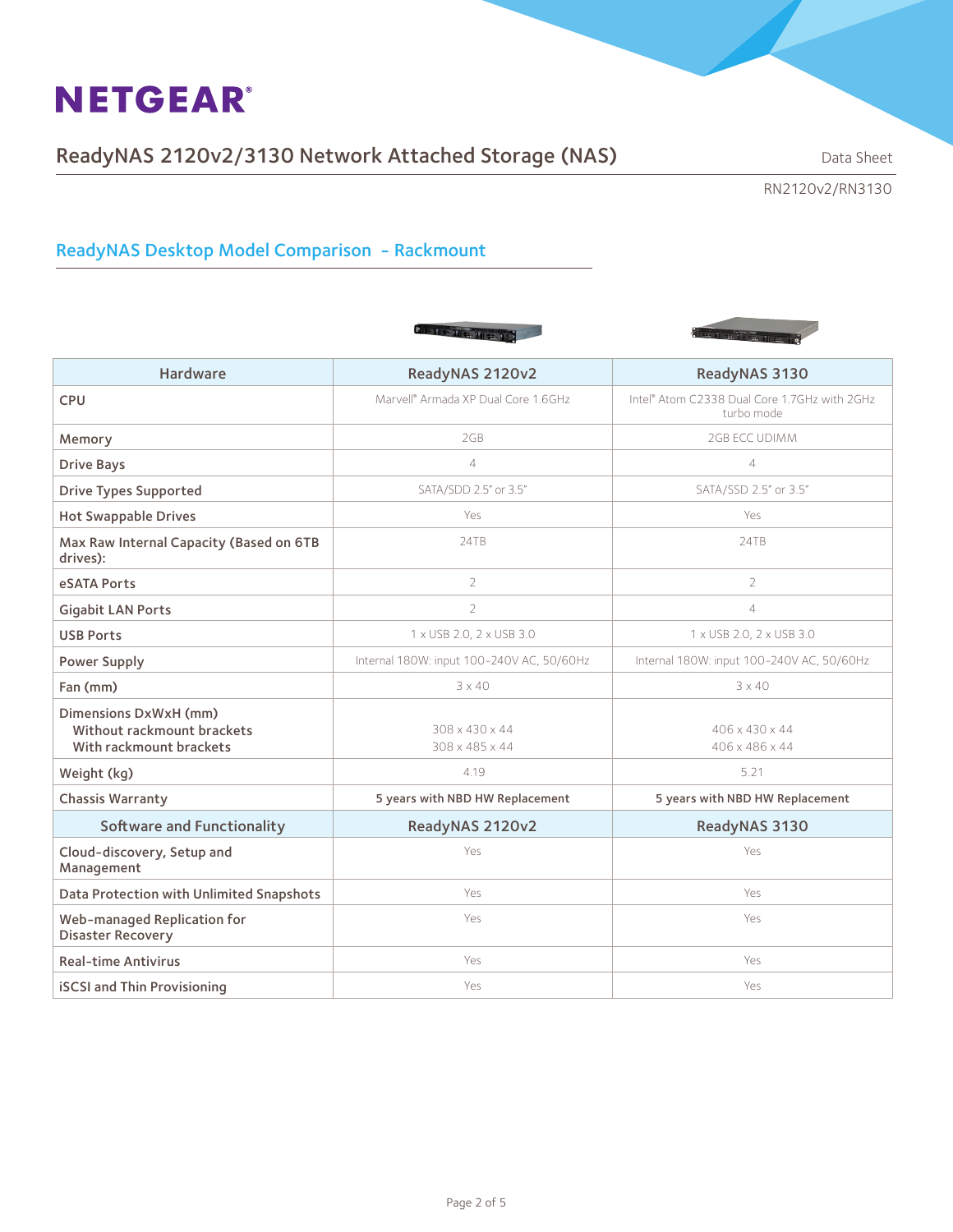## ReadyNAS 2120v2/3130 Network Attached Storage (NAS) Data Sheet

RN2120v2/RN3130

## ReadyNAS Solutions

### File Sharing

These days, running a successful business often depends on successful file sharing—application data, virtual images, client files, email, all the digital files that make your business go. With ReadyNAS, you finally have an advanced and easyto-use solution for centralizing, securing, and sharing those critical assets. Faster processors mean more simultaneous users can access unified storage—across PC, Mac and Linux environments. ReadyCLOUD and full Dropbox integration make it easier than ever to sync your important files, photos or videos across all of your web-connected devices.



#### Disaster Recovery

The custom-built ReadyNAS OS protects stored data with automatic RAID configuration, the continuous security of Unlimited Snapshots, and easy-to-manage Cloud Replication. By maintaining multiple copies of vital data through cloud replication, it makes it easy for you to move data offsite to protect against natural disasters and theft.





#### Backup

Unlimited snapshots give you complete control over the past, present, and future of your data. This enterprise-class feature copies any point of time in the file system, can be manually or automatically scheduled, and can restore any version with a simple click. Other data protection innovations for disk-based storage like Real Time Anti-Virus and Encryption bring new confidence to the integrity of your data and back-ups.



#### Virtualization

With Unlimited Snapshots, thin provisioning, and improved iSCSI support, ReadyNAS delivers a virtualization platform with next-generation features at an affordable price.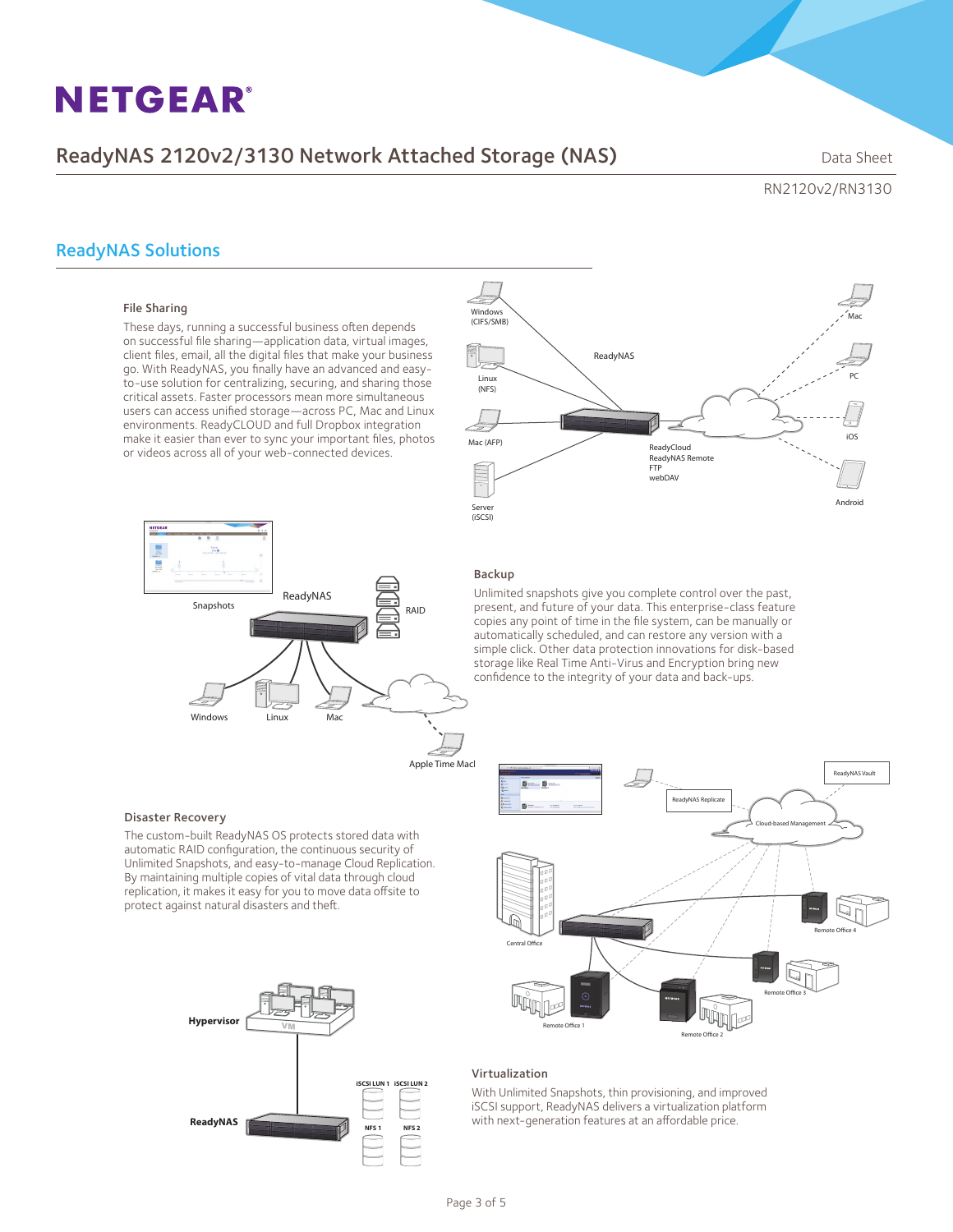# ReadyNAS 2120v2/3130 Network Attached Storage (NAS) Data Sheet

RN2120v2/RN3130

## Technical Specifications

#### Data Protection (Backup & Replication)

- • Unlimited block-based snapshots for continuous data protection
- • Restore Snapshots to any point in time
- • Restore Snapshot data from local admin GUI, ReadyCLOUD, or native Windows File Explorer
- • Scheduled and manual snapshots
- • File Synchronization (rsync)
- • Encrypted Remote Replication
- • Cloud managed Remote Replication (ReadyNAS to ReadyNAS). No licenses required for ReadyNAS OS 6 devices.
- AES 256-bit volume based encryption
- • X-RAID2 (automatic single volume online expansion)
- • Single Disk, JBOD
- • RAID Levels: 0, 1, 5, 6, 10 (RAID level support depends on number of drives/bays)
- • RAID Global Hot Spare
- eSATA Expansion
- • Backup to external storage (USB/eSATA)
- • Apple Time Machine support
- • Remote Apple Time Machine backup and restore (over ReadyNAS Remote)
- • ReadyNAS Vault™ Cloud backup (optional service)
- • Dropbox™ file synchronization (requires Dropbox account)
- Real-time Anti-Virus scanning using signature and heuristic algorithms. (No end-user licenses required) Protection for viruses, malware, worms, and Trojans.
- • Bitrot automatic detection & correction for degraded media

#### Storage Area Networks (SAN), Virtualization

- • Unlimited iSCSI LUN Snapshot
- Thin or thick provision LUNs
- • Multi-LUN per target
- • LUN mapping
- • LUN masking
- • SPC-3 Persistent Reservation (iSCSI)
- • MPIO (iSCSI)
- • MC/S (iSCSI)
- • Max # iSCSI Target: 256
- • Max # iSCSI LUN: 256
- • VMware vSphere 5
- • Citrix XenServer 6
- • Windows Server 2008 Hyper-V
- • Windows Server 2008 Failover Clustering
- • Windows Server 2012 R2

#### ReadyCLOUD (cloud access to ReadyNAS)

- • ReadyCLOUD portal based data access and management
- • VPN quality remote data transfer and management
- • Share data with friends & co-workers directly from portal
- • Share file via email link

### ReadyCLOUD Client Applications

- • ReadyCLOUD client applications for Apple OS X, Microsoft Windows, Android, and Apple iOS
- • VPN quality remote data transfer and management
- • Simple remote access through ReadyCLOUD client (no firewall or router configuration needed)
- • Sync files/folders between PC (Mac/ Windows) & ReadyNAS
- • Sync files/folders between multiple PCs and ReadyNAS
- • Sync files/folders between multiple users & ReadyNAS
- • Backup files/folders from PC to ReadyNAS

#### File System & Transfer Protocols

- • ReadyNAS OS 6.2 or later
- • Linux 3.x
- • Internal File System: BTRFS
- • External File System: EXT3, EXT4, NTFS, FAT32, HFS+
- • Copy-on-write file system
- • Microsoft Network (CIFS/SMB)
- • Apple OS X (AFP 3.3)
- • Linux/Unix (NFS v3)
- • Internet (HTTP)
- • Secure Internet (HTTPS)
- • File Transfer Protocol (FTP)
- FTP over SSL / TLS (explicit)
- FTP Passive mode with port range setup
- • FTP Bandwidth control
- FTP Anonymous
- FTP Transfer Log
- • Secure Shell (SSH)
- • Web Authoring (WebDAV)
- • Storage Array Network (iSCSI)
- • File Synchronization (rsync)
- • Local web file manager

#### Users/Groups

- • Max # Users: 8192
- • Max # User Groups: 8192
- • Max # Share Folder: 1024

Page 4 of 5

- • Max # Concurrent Connections: 1024
- • Share Folder Level ACL Support
- • Advanced Folder Permissions with Subfolder ACL support for CIFS/SMB, AFP, FTP
- • Microsoft Active Directory (AD) Domain Controller Authentication
- • Local access list
- • ReadyCLOUD based ACL
- • Domain user login via CIFS/SMB, AFP, FTP

#### Management

- • ReadyCLOUD cloud based discovery and management
- • RAIDar local discovery agent (Windows/ Mac)
- • Save and restore system configuration (clone devices)
- • Local event log
- • Connection reporting (SMB)
- • Local Graphical User Interface (GUI) Languages: English, German, French, Japanese, Chinese, Russian, Swedish, Portuguese, Italian, Spanish, Polish, Czech, Dutch, Korean
- • Genie+ marketplace integration to add productivity, media, backup, surveillance and other applications
- • Unicode support
- • Volume Management

System Monitoring

health monitoring • Bad block scan • Hard Drive S.M.A.R.T. • File System Check • Disk Scrubbing • Disk Defragment • Volume balance

- • Thin provision Shares and LUNs
- • Instant Provisioning/Expansion with data protection

• Operating Systems supported: Microsoft Windows 7, 8/8.1, 10, Microsoft Windows Server 2008 R2/2012, Apple OS X, Linux/ Unix, Solaris, Apple iOS, Google Android • Supported Web Browsers (Microsoft Internet Explorer 9+, Mozilla Firefox 14+, Google Chrome 20+, Apple Safari 5+)

• Device capacity, performance, resource and

• Alerts (SMTP email, LCD, SNMP, local log) • Auto-shutdown (hard drive, fan, UPS) • Auto-restart on power recovery

• Restore to factory default